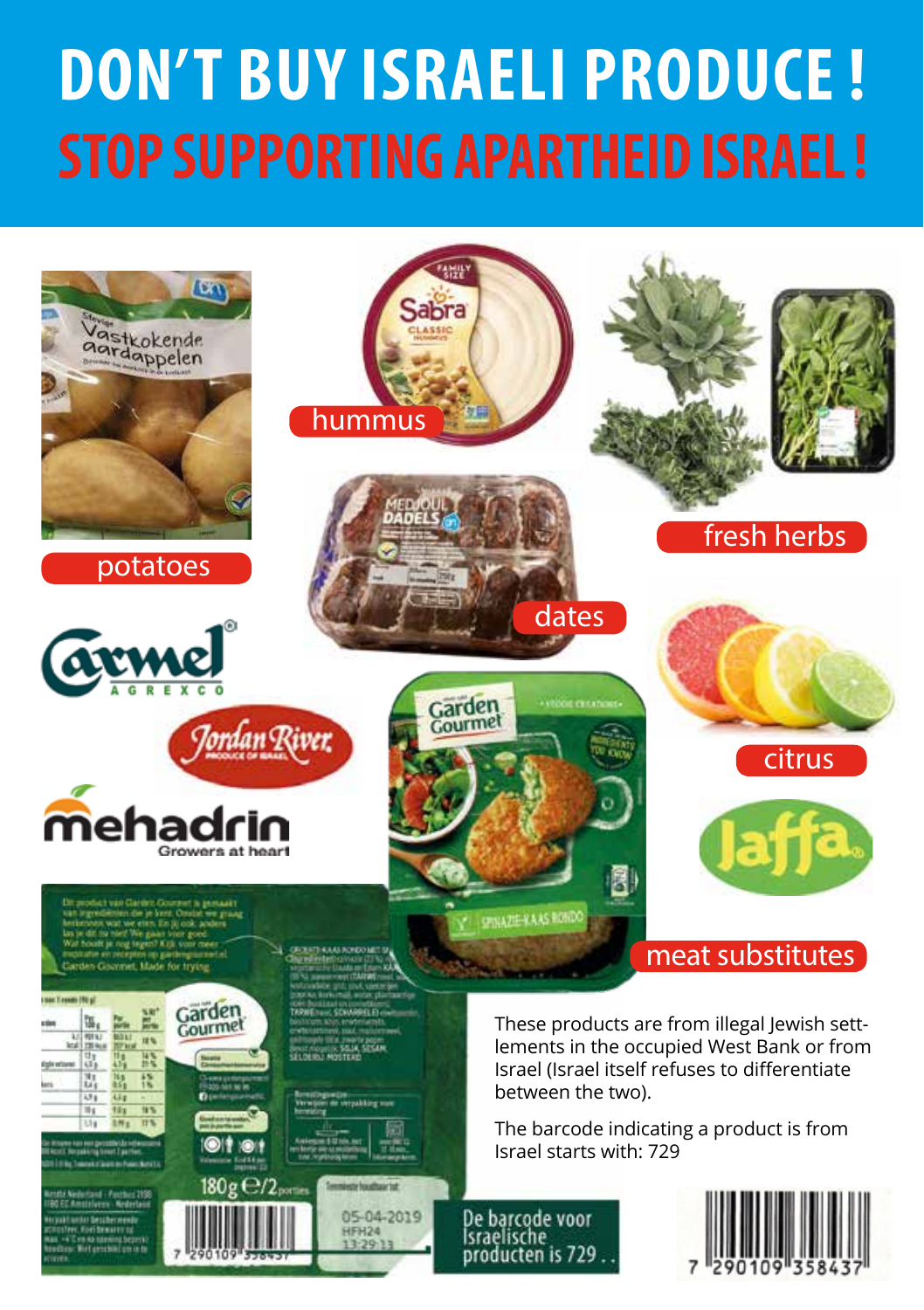## **Why you should not buy Israeli produce**

#### **Israel, a colonial venture**

In 1948 Israel established itself as a state on 78% of the area owned or inhabited by the Palestinian Arabs. Most Palestinians were expelled from their homes and land or fled the violence Zionist-Jewish armed groups. These refugees ended up in camps in the West Bank area (including East-Jerusalem) and in the Gaza Strip, Jordan, Syria and Lebanon. They remain refugees to this day. Up to 7 million Palestinians have the right to return under United Nations General Assembly Resolution 194, but Israel continues to refuse to let these refugees return home.

120.000 Palestinians – Muslims, Christians and Druze – remained in what became Israel in 1948. Their number has now grown to 1.7 million people.

In the 1967 June war Israel captured the remaining 22% of Palestine, which came to be known as the Occupied Palestinian Territories: the West Bank (including East Jerusalem) and the Gaza Strip. From 1967 onwards Israel began to build settlements for Jewish colonists in occupied East Jerusalem and elsewhere in the West Bank. These grew into neighbourhoods or new towns. This is illegal under international law.

There are now about 700.000 Jewish colonists living in these illegal settlements. The number of lews living in Israel and the Occupied Territories together is about 6.5 million.

#### **Steadily deteriorating rights and opportunities**

The lewish colonists in Occupied Territory enjoy the rights of Israeli citizens. The indigenous population – the Palestinians – on the other hand lives under military law and have severely restricted rights. Armed Jewish colonists operate freely and often attack Palestinians, while enjoying the protection from the Israeli army of occupation. Jewish settlements have been and continue to be built on land owned by Palestinians, but expropriated under various pretexts. In this way Palestinians have more and more of their land taken away from them. Their houses, water sources and olive orchards are targets for destruction.

On top of this since the year 2000 Israel has built a separation wall/ fence along the 1949 armistice line. In building the wall and fence the Palestinians again lost a lot of land. In order to ensure that Jewish colonists are able to travel safely and fast, a special network of roads – forbidden for Palestinians – has been built. This road network and the continuing expansion of the Jewish settlements has pushed the Palestinians in ever smaller islands in the West Bank – cut off from each other and therefore vulnerable.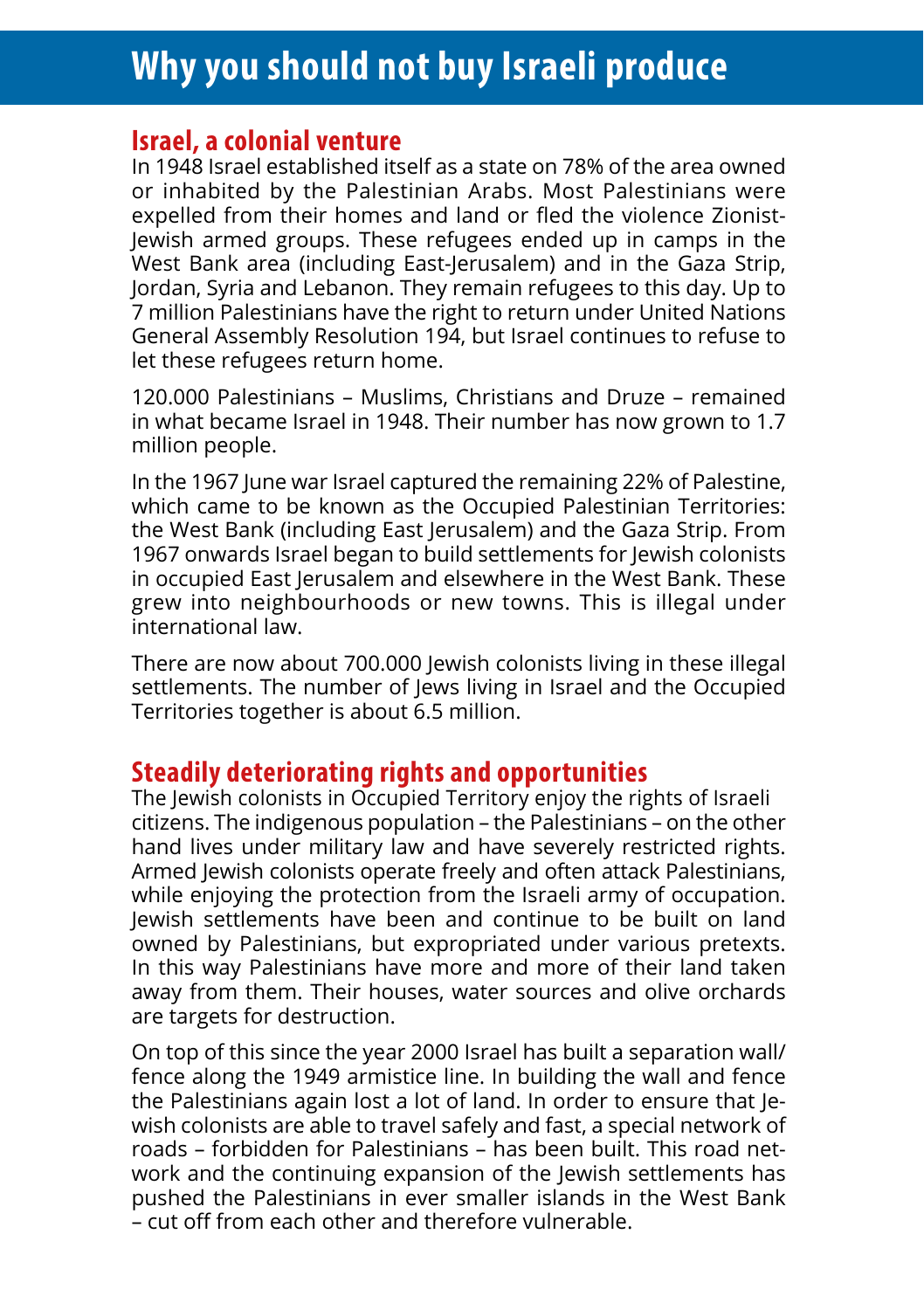Since 1967 Israel controls most of the water sources of the West Bank. It has established date plantations and large factories and it controls most of the energy sources. Because of this the Palestinians have become very dependent on Israel. Their production capacity is small and they can import even less. Unemployment and poverty is growing. Life is hard and there is little hope for the future. The Israeli army of occupation often attacks the refugee camps and villages of the West Bank to arrest activists, using a lot of violence.

Of the 3 million Palestinians in the West Bank about 6000 languish in prison in Israel, 200 children among them. Many have never had a trial in an Israeli court and do not know how long they will remain in prison. This is called administrative detention.

Since 2007 Israel has cut off the 2 million inhabitants of the Gaza Strip from the outside world. Palestinians are unable to leave or enter the Strip without the permission of the Israeli authorities. Since 2008 Israel has carried out 3 large military assaults on Gaza. Thousands of Palestinians have been killed and many more injured. Gaza's economy is suffering even worse than that of the West Bank because of Israel's siege and military assaults. More and more people have become dependent on food aid.

In Israel proper Palestinian Israelis are third rate citizens. They suffer from discrimination and racism in work, education and where they want to live. This is why we speak of apartheid in Israel.

#### **Join the fight for equal rights !**

Equal rights for everyone in Israel/Palestine and allowing the Palestinian refugees to return home is long overdue. So far governments refuse to act against Israel, the Dutch government among them. Since 2005 Palestinian civil society is asking us not to buy any produce from Israel, not to cooperate or have joint ventures with Israeli industry and banks and not to invite artists who represent Israel. This is called the BDS-campaign (Boycott, Divestment & Sanctions).

Just like happened in the case of South Africa, we want to force Israel in a non-violent way to engage in a just policy vis a vis the Palestinians. In South Africa the black population because of the boycott observed by the citizens of the world now have the same rights as white people. The BDS campaign is aiming to obtain the same result for Palestinians and Jewish Israelis.

The BDS campaign is successful. Please join us !